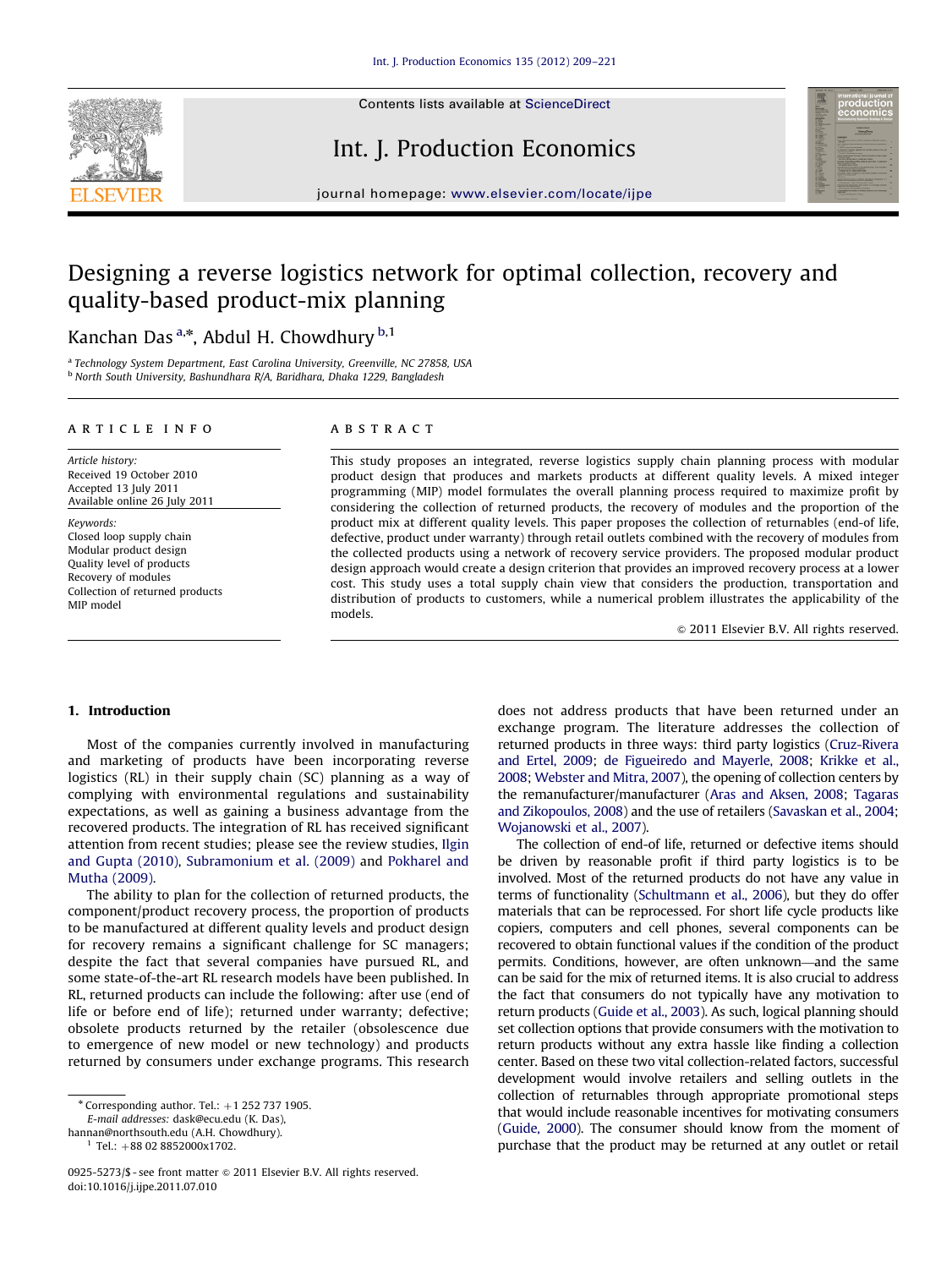centers with a call to company representatives or carrying the product to the retail centers. Using retail outlets in this way will provide a collaborative network of collection centers when more than one company chooses to use the same retail outlets.

Retailers and selling outlets usually market several products from several suppliers/businesses. The proposed collaborative approach would make the collection of returnables a viable business component for retailers. [Savaskan et al. \(2004\)](#page--1-0) compared third-party (3P) logistics, retail outlets and the manufacturer's own channels for collecting returnables, and concluded that collection through retailers was the best option. This paper proposes to involve retail outlets through contractual costs and benefit-based agreements with retailers for the collection of returnables. The approach would be to motivate the retailer by taking promotional steps that would ensure the collection of returnables—an approach that has the potential to develop long-term partner relations with retailers while generating a collaborative approach among several other organizations and retailers. Involving the retailer in the business of collection makes this approach practical and may be considered more viable than [Wojanowski et al.'s \(2007\),](#page--1-0) which considered the collection of returnables using retailers under a deposit refund scheme. This study has taken into account the conclusions of [Savaskan et al. \(2004\),](#page--1-0) which suggest considering retail outlets as collection centers.

To be successful, a RL system must have product recovery and collection of returnable equally effective. The recovery process can be handled by the original manufacturer of the product, or 3P logistics, but since it is very difficult to pre-determine the quantity and quality of returned products it may not be feasible for a manufacturer to open a recovery facility for their returned or reverse-channeled products. Economic factors suggest that the most suitable recovery option would be a 3P recovery service provider (RSP) or a network of RSPs. It may be noted at this point that product recovery in a RL situation is both complex and time consuming. Recovery processes for different product types ([Thiery et al., 1995\)](#page--1-0) would involve different levels of expertise. The literature mentions modularity in RL as a way to avoid the futility of returned built-to-order type products [\(Mukhopadhyay](#page--1-0) [and Setoputro, 2005](#page--1-0)) and sometimes to cope with the take back law ([Fernandes and Kekale, 2005](#page--1-0)). Modular product design is an established approach for accelerating product development and creating a range of variation in product design.

Some of the additional benefits of modular design have been studied by [Mikkola and Gassmann \(2003\).](#page--1-0) This paper considers using modular product design to create the original product and obtain a reduced recovery cost by decreasing lead time and making the overall recovery process easier. Since product design is a strategic decision issue, SC planning should integrate product design in the strategic planning process to acquire its advantage in production processes ([Blackhurst et al., 2005](#page--1-0)). As discussed, modular design improves production lead time and recovery process of the returned products. Inclusion of modularity while integrating product design at the strategic decision process will further enhance the RL process and overall SC performances. There is no research that considers modularity as product architecture for quick recovery the way this research does. Since the quantity of the returned products, as well as the value addition in the recovery process are not certain, this research assigns RSPs for product recovery using a contractual agreement.

To obtain RL-related business advantages or even comply with the regulatory requirements, SCs should note that RL is a complex business process ([Krumwiede and Sheu, 2002](#page--1-0)), and the recovered products would always be in a competing situation with new products [\(Horvath et al., 2005\)](#page--1-0).

An RL-based SC may categorize products at three quality levels (QLs): QL1 could be products that use all new components/modules; QL2 could be products that use a mixture of new and recovered components/modules and QL 3 could be products that use only recovered components/ modules. This business provision would allow SCs to use an ''if-what'' analysis to decide the proportion of each QL produced as a way to optimize their profit. There is a significant gap in the literature regarding how to solve the challenges faced by SC managers who wish to collect returnables, recover products from returnables, decide the proportion of product quantities at different quality levels and make the recovery process faster, easier and cost effective. Motivated by this finding, this paper proposes an effective and practicable, closed-loop SC design that addresses most of the critical issues of this gap.

The contributions that distinguish this paper from the existing and past research include planning a customer-friendly returnable collection process using retail outlets when collection is a business option for the retailers; providing different quality-level selection options to the market for each product; considering modular product design architecture for a quicker, easier, cost effective recovery process and integrating a network of RSPs to handle product recovery. In addition, this paper takes a total SC view when assigning components to suppliers, producing modules and products for plants, assigning returnables to RSPs for the recovery of modules and allocating DCs to customers for overall profit maximization.

This paper is organized in the following way: Section 2 reviews the relevant literature; [Section 3](#page--1-0) includes the problem statement, MIP-based closed-loop SC model and model description. [Section 4](#page--1-0) illustrates an example problem to show applicability of the model and investigates model sensitivity for the change in recovered product demand, and [Section 5](#page--1-0) concludes.

#### 2. Literature review

Consideration of RL as a significant part of overall business process has been gaining importance across the entire global market. This literature review will study recent, relevant work on the collection of returned items, recovery systems/services, RL-based SC planning and modular product design for ease of recovery.

#### 2.1. Collection of returned items

[Schultmann et al. \(2006\)](#page--1-0) modeled RL problems for automobile industries, specifically end-of-life vehicles (ELV) in German closedloop supply chains (CLSCs). Their study used 3 P collection centers and evaluated network design concepts for separating and reprocessing plastic ELV components. [Schultmann et al. \(2006\)](#page--1-0) recommended establishing a collaborative approach to the recovery network for minimizing cost in which recovery is to be done by the manufacturing companies to fulfill legal requirements. [Cruz-Rivera and Ertel](#page--1-0) [\(2009\)](#page--1-0) studied the RL problem for ELVs in Mexico using 3P collection centers in an un-capacitated facility location problem approach to determine cost and location centers that effectively consider 100%, 90% and 75% of the entire market collection coverage.

[de Figueiredo and Mayerle \(2008\)](#page--1-0) proposed an analytical model for designing collection networks where the manufacturer, defined as the recycler, was under the regulation of using a decided percentage of recovered products or components. The model considered incentives paid to the consumer or collection agents for returned items, number of collection centers and the location of the collection centers when designing collection networks for optimal collection costs. In a similar study, [Aras and](#page--1-0) [Aksen \(2008\)](#page--1-0) proposed a model to determine optimal location distances for establishing collection centers, as well as paying incentives for returning the product. The authors categorized returned products at different quality levels and planned incentives